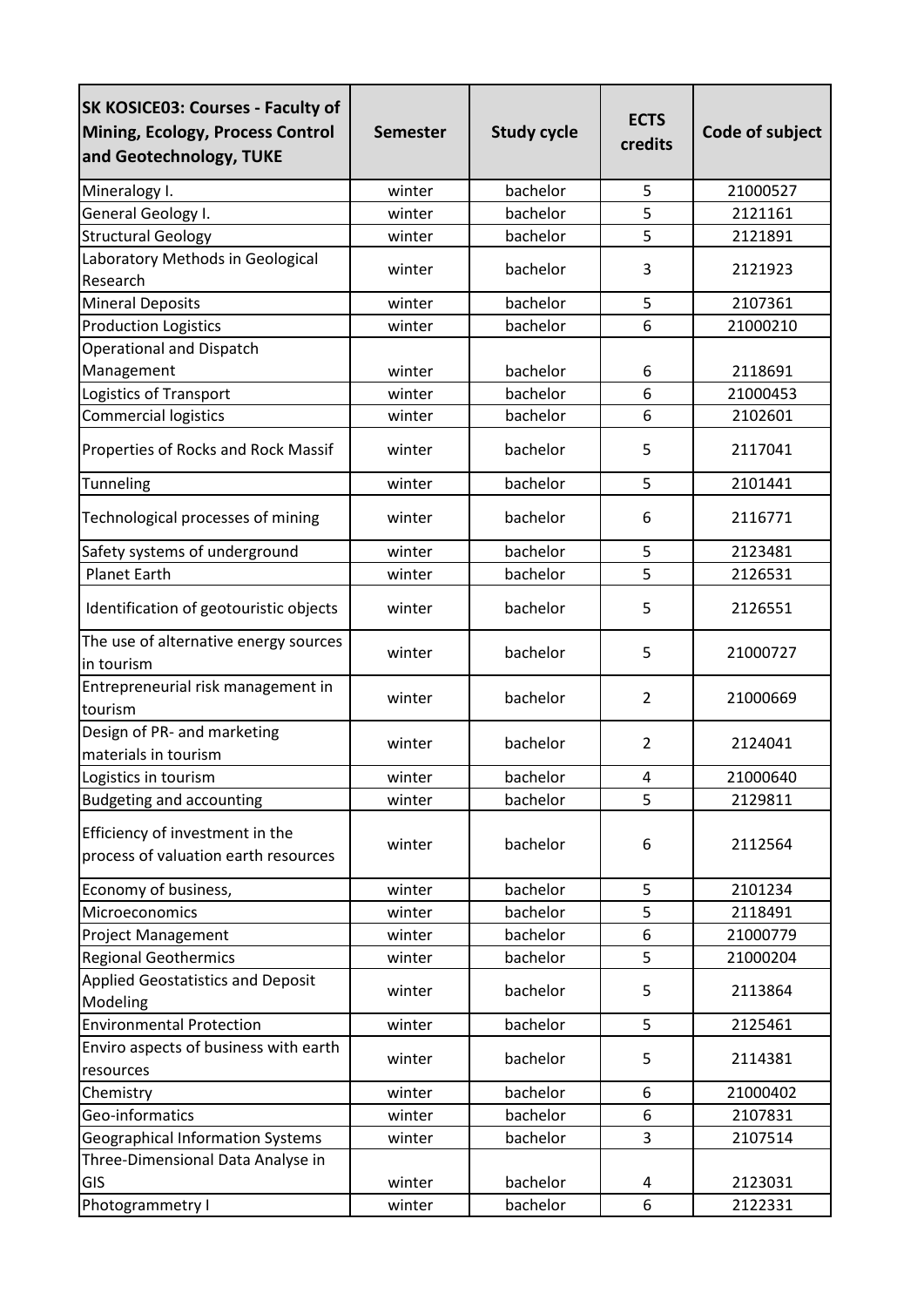| <b>Remote Sensing</b>                        | winter | bachelor | 5              | 21000538 |
|----------------------------------------------|--------|----------|----------------|----------|
| Theory of decision making                    | winter | bachelor | 6              | 2107321  |
| Mathematical tools of automation             | winter | bachelor | 5              | 2111001  |
| Control theory                               | winter | bachelor | 6              | 21000244 |
| Quality management system                    | winter | bachelor | 6              | 2124421  |
| Value management                             | winter | bachelor | 6              | 2129881  |
| <b>Block Field Education (General</b>        |        |          |                |          |
| Geology, Nature Protection)                  | summer | bachelor | $\overline{2}$ | 2114093  |
| Mineralogy II.                               | summer | bachelor | 5              | 21000528 |
| General Geology II.                          | summer | bachelor | 5              | 2121171  |
| <b>Block Field Education (Geological</b>     |        | bachelor | $\overline{2}$ |          |
| Mapping)                                     | summer |          |                | 2114043  |
| <b>Block Field education (Mineralogy,</b>    |        |          |                |          |
| Petrography, Stratigraphy and                | summer | bachelor | $\overline{2}$ | 2121903  |
| Paleontology)                                |        |          |                |          |
| Modelling of Production Processes            | summer | bachelor | 6              | 2111061  |
| Transport means and systems                  | summer | bachelor | 5              | 2114271  |
| Drilling and blasting                        | summer | bachelor | 5              | 2126431  |
| Mining applied software                      | summer | bachelor | 5              | 2123471  |
| Drilling technologies of engineering         |        |          |                |          |
| and exploration wells                        | summer | bachelor | 5              | 2116831  |
|                                              |        |          |                |          |
| Hydrogeology and balneology                  | summer | bachelor | 3              | 2110641  |
| Field Course A                               | summer | bachelor | 5              | 2117563  |
| <b>Statistical Analysis of Measured Data</b> | summer | bachelor | 4              | 2124191  |
| Geotechnics                                  | summer | bachelor | 5              | 2102121  |
| Financial analysis                           | summer | bachelor | 5              | 2117891  |
| <b>Technology of Earth Sources</b>           |        | bachelor |                | 2120031  |
| Utilization                                  | summer |          | 6              |          |
| Datbase Systems of Earth Resources           | summer | bachelor | 1              | 2114133  |
| Data Processing in GIS                       | summer | bachelor | 5              | 2116571  |
| <b>GIS Databases</b>                         | summer | bachelor | 5              | 2114141  |
| Mathematical foundations of                  |        |          |                |          |
| automation and information                   | summer | bachelor | 5              | 21000225 |
| <b>Statistical methods</b>                   | summer | bachelor | 6              | 2100221  |
| Assurance of quality processes               | summer | bachelor | 6              | 2111231  |
| Hydrogeology                                 | winter | master   | $\overline{2}$ | 2104121  |
| <b>Regional Geology</b>                      | winter | master   | 6              | 2116381  |
| Sedimentology                                | winter | master   | 6              | 2107021  |
| <b>Block Field Education (Mineral and</b>    |        |          | $\overline{2}$ |          |
| <b>Geological Mapping)</b>                   | winter | master   |                | 2125653  |
| Modelling in Geological Survey               | winter | master   | $\overline{2}$ | 21000585 |
| Deep oil and gas wells drilling              | winter | master   | 5              | 2123071  |
| Mining tourism                               | winter | master   | 5              | 21000523 |
| Tourism destination management               | winter | master   | 5              | 2127591  |
| Financial management                         | winter | master   | 6              | 2111971  |
| <b>Financial investment</b>                  | winter | master   | 5              | 2121794  |